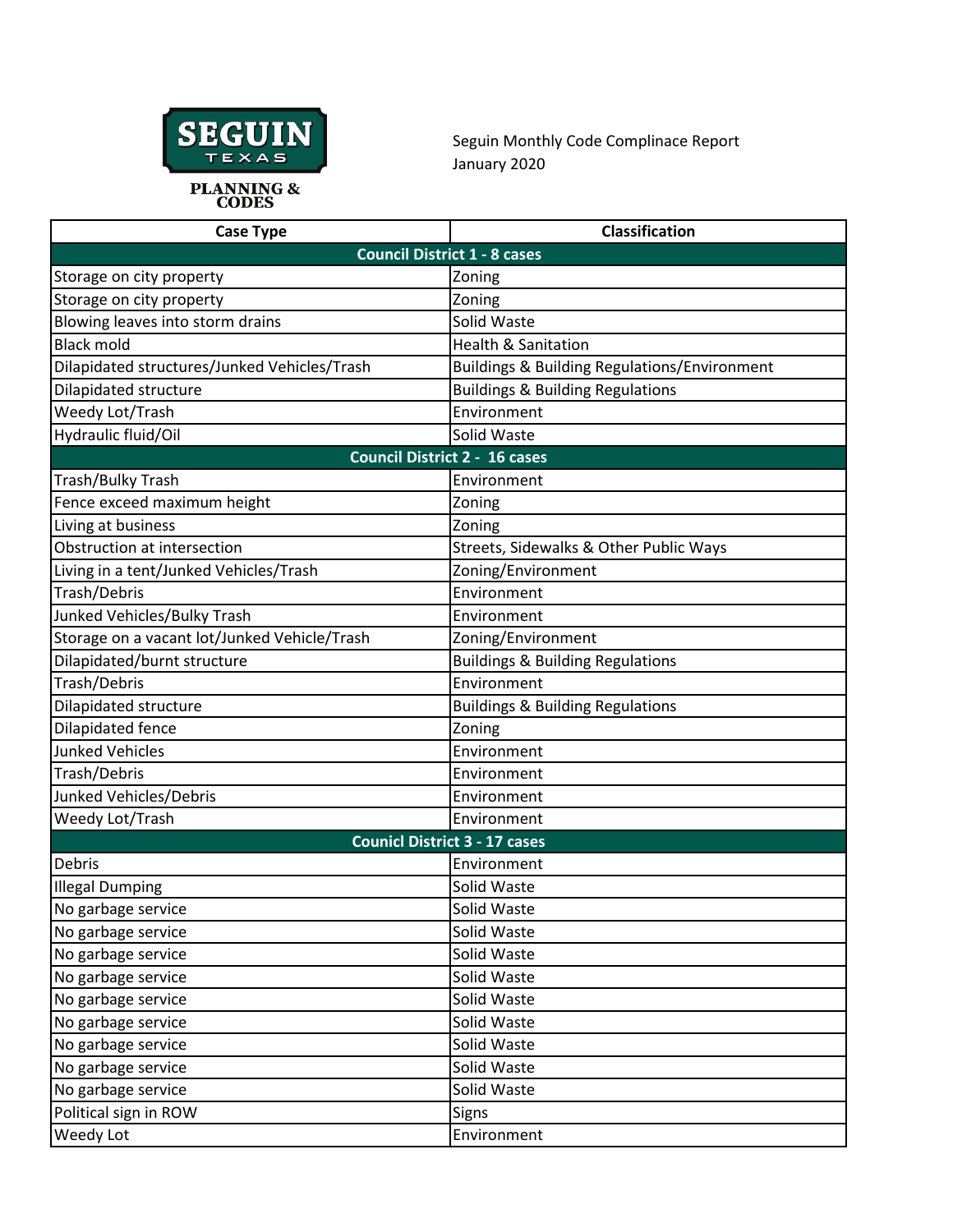| Unpermitted construction                | <b>Buildings &amp; Building Regulations</b>             |  |  |
|-----------------------------------------|---------------------------------------------------------|--|--|
| Weedy Lot                               | Environment                                             |  |  |
| Weedy Lot/Trash/Dilapidated fencing     | Environment/Zoning                                      |  |  |
| <b>Junked Vehicle</b>                   | Environment                                             |  |  |
| <b>Council District 4 - cases</b>       |                                                         |  |  |
| Dilapidated & unsecured structure/Trash | <b>Buildings &amp; Building Regulations/Environment</b> |  |  |
| Unsecured structures/Junked             |                                                         |  |  |
| Vehicle/Trash/Debris/Tires              | <b>Buildings &amp; Building Regulations/Environment</b> |  |  |
| Living w/o utilities                    | <b>Utilities</b>                                        |  |  |
| Weedy Lot                               | Environment                                             |  |  |
| Unpermitted construction                | <b>Buildings &amp; Building Regulations</b>             |  |  |
| Construction debris/Trash               | Environment                                             |  |  |
| Trash/Debris                            | Environment                                             |  |  |
| Weedy Lot/Dilapidated fencing           | Environment/Zoning                                      |  |  |
| Storage of vehicle                      | Zoning                                                  |  |  |
| Weedy Lot/Trash                         | Environment                                             |  |  |
|                                         | <b>Council District 5 - cases</b>                       |  |  |
| Operating a business in a R-1 zone      | Zoning                                                  |  |  |
| Trash/Debris                            | Environment                                             |  |  |
| Leaves in the street                    | Solid Waste                                             |  |  |
| <b>Unpermitted fence</b>                | <b>Buildings &amp; Building Regulations</b>             |  |  |
| <b>Junked Vehicle</b>                   | Environment                                             |  |  |
| Trash/Debris                            | Environment                                             |  |  |
| Obstruction at Intersection             | Streets, Sidewalks & Other Public Ways                  |  |  |
| Trash/Debris                            | Solid Waste                                             |  |  |
| Weedy Lot/Unsecured structure           | Environment/Buildings & Building Regulations            |  |  |
| Trash/Debris                            | Environment                                             |  |  |
| Storage of vehicles                     | Zoning                                                  |  |  |
|                                         | <b>Council District 6 - 8 cases</b>                     |  |  |
| No garbage service                      | Solid Waste                                             |  |  |
| No garbage service                      | Solid Waste                                             |  |  |
| Sewer leak                              | <b>Utilities</b>                                        |  |  |
| Trash/Debris                            | Environment                                             |  |  |
| Debris                                  | Environment                                             |  |  |
| Living in a RV                          | Zoning                                                  |  |  |
| Storage of junked vehicles              | Zoning                                                  |  |  |
| Dilapidated structure                   | <b>Buildings &amp; Building Regulations</b>             |  |  |
|                                         | <b>Council District 7 - 8 cases</b>                     |  |  |
| Dumpster not in UDC compliance          | Zoning                                                  |  |  |
| Dilapidated fence                       | Zoning                                                  |  |  |
| Dilapidated fence                       | Zoning                                                  |  |  |
| Trash/Debris                            | Environment                                             |  |  |
| Trash/Debris/Tires                      | Environment                                             |  |  |
| Low hanging branches in ROW             | Streets, Sidewalks & Other Public Ways                  |  |  |
| Unpermitted construction                | <b>Buildings &amp; Building Regulations</b>             |  |  |
| Trash/Debris                            | Environment                                             |  |  |
|                                         | <b>Council District 8 - 7 cases</b>                     |  |  |